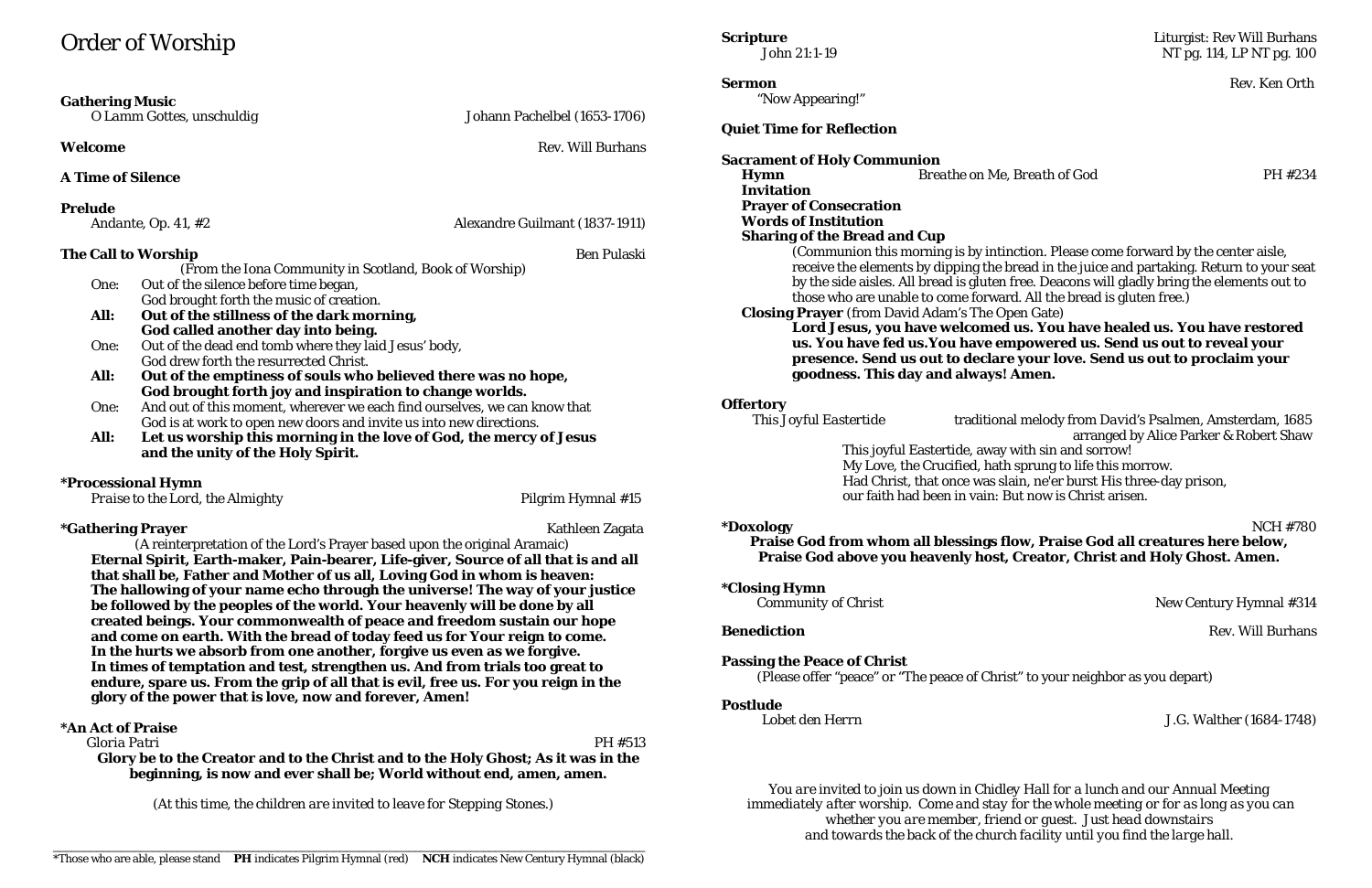# Meet Our Church

#### **First Congregational Church in Winchester, UCC,** *An Open and Affirming Congregation*

21 Church Street, Winchester, MA 01890 781-729-9180 -9180 **www.fcc -winchester.org** Connect with Us! ര് @fccwucc @firstchurchwinchester @fccwinchester Text FCCW to 22828

*We are a Christ -centered, nurturing community: growing in faith, serving in love, welcoming all with joy.*

The Congregation, Ministers To The World Rev. William Burhans, Lead Pastor Rev. Judith B. Arnold, Associate Pastor Ms. Kathleen Zagata, RN, MS, CS, Minister of Congregational Health & Wellness Ms. Jane Ring Frank, Minister of Music & Worship Arts Mr. Ben Pulaski, Minister of Faith Formation: Children & Youth Ms. Sarah Marino, Office Manager Mr. Tyler Campbell, Sexton Mr. Ed Banzy, Building Manager Mr. Bill Lewis, Custodian Mr. Jeffrey Mead, Organist Rev. Dr. Kenneth Orth, Pastoral Counselor (Affiliate)

## **May 5 , 201 9**

Third Sunday of Easter 10:00 Worship Service

Bulletin design based upon the stones and labyrinth of the Reno Garden .

## Welcome!

We are happy you have joined us today for worship. We hope that in the coming hour of quiet, song, prayer, sacred scripture, and communal gathering, you will awaken more fully to God's presence in your life and the world around us.

#### **Restrooms**

Restrooms are located down the stairs as you first enter the front doors of the church.

#### **Accessibility**

We now have an inductive hearing loop for those whose hearing aids have Telecoil (ask your audiologist). Listening devices are also available in the back. For our coffee hour in Chidley Hall, an elevator is located out the doors to the right of the front chancel area and down the hall. Please ask a greeter if you need assistance.

#### **Childcare**

Children are always welcome in the sanctuary! We appreciate the sounds of little ones among us. If you'd prefer, there are trained caregivers in our a nursery on the floor beneath the sanctuary. Ask a greeter if you need help finding it.

#### **Family Room**

There is also a comfortable room with water, sofas, chairs, carpet and a video link to the service for when you need more room to attend to your family. It is located just outside the doors to the right of the front chancel area.

#### **Children (Stepping Stones) and Youth Church School**

Classes for children and youth in pre -k through 12th grade are taught during worship. Families begin the worship service together in the sanctuary. Children are then invited to join us at the front (if they are comfortable) for the Time for the Young. Afterwards, the children and youth are led to their classrooms by their teachers.

#### **Get connected!**

Please tell us about yourself and/or request a prayer by filling out a Welcome/Prayer Request Card found in each pew and place it in the offering plate when it passes. We look forward to getting to know you at Coffee Hour, held downstairs immediately following the service. Just head downstairs and towards the back of the church facility until you find the large hall, or follow the signs or pick up a laminated map to help guide you.